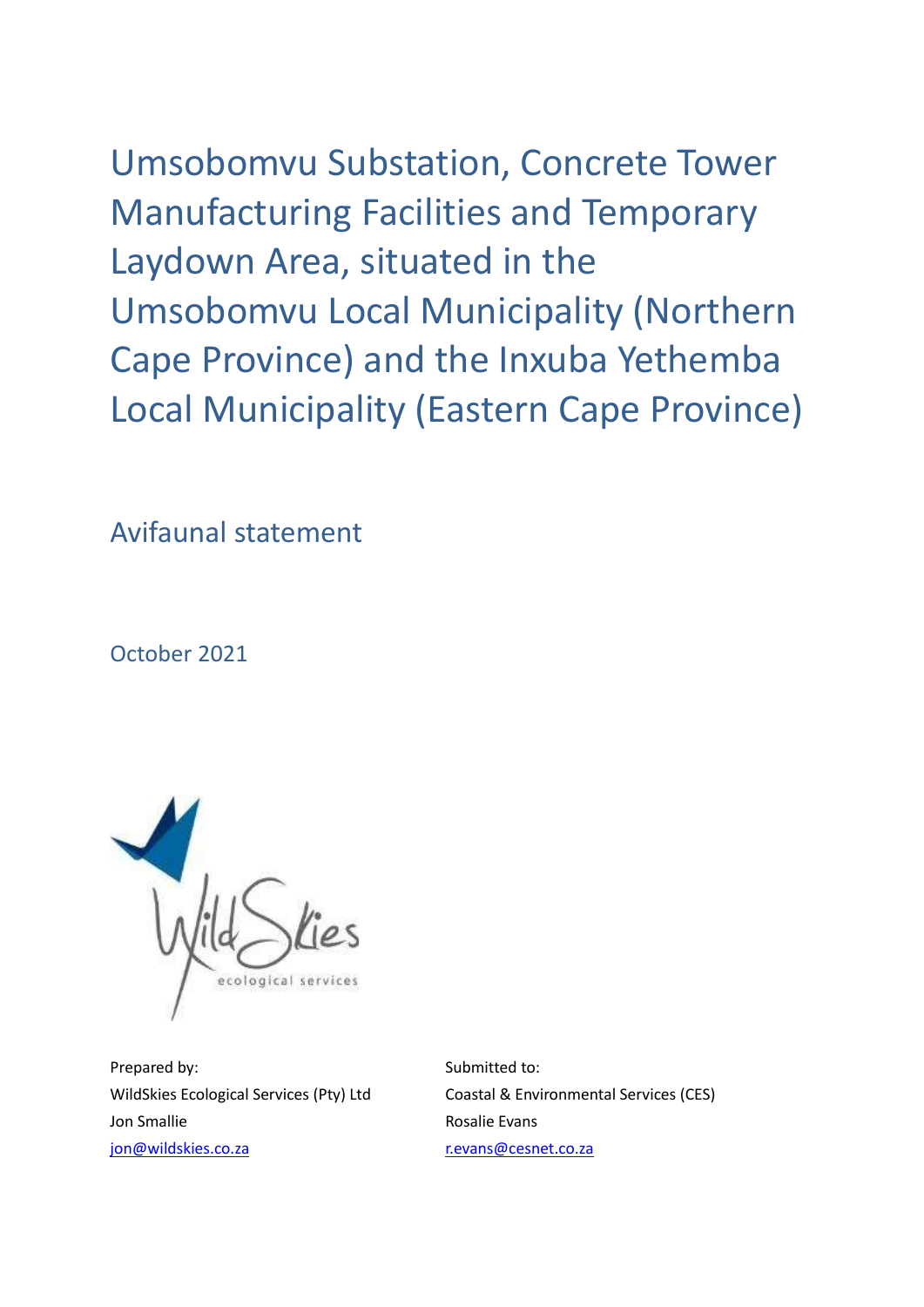## 1. Introduction

Umsobomvu Wind Power (Pty) Ltd is proposing the development of infrastructure to supplement the development of the authorised Wind Energy Facilities (WEFs) in proximity to the infrastructure site. The proposed infrastructure is situated on Portion 8 of Uitzicht Farm 3, the Remaining Extent (RE) of Winterhoek Farm 118, and the RE of Elands Kloof Farm 135. These properties are situated within the Umsobomvu Local Municipality in the Northern Cape Province and the Inxuba Yethemba Local Municipality in the Eastern Cape Province.

The proposed development includes:

- **1. IPP Substation**. The assessment of one (1) 600 m x 900 m area which will include:
	- $\circ$  An IPP 132 kV Substation up to 22 500 m<sup>2</sup>;
	- $\circ$  132 kV Distribution Substation up to 22 500 m<sup>2</sup>;
	- $\circ$  Operation and Maintenance (O&M) Building up to 22 500 m<sup>2</sup>; and
	- $\circ$  A 132 kV Overhead Line (OHL) of up to 400 m in length. This power line will fall within the 600m x 900m assessment site
- **2. Concrete Tower Manufacturing Facility.** The assessment of two (2) 300 m x 300 m areas which will include:
	- o Area 1: A Concrete Tower Manufacturing Facility (CTMF) and Temporary Laydown Area of up to 60 000  $m^2$ ; and
	- $\circ$  Area 2: A CTMF of up to 60 000 m<sup>2</sup>.
- **3. Access road & intersection.** The construction of an up to 3.5 km long new access road, including a new intersection, with sections of the road route requiring the widening of existing roads to 12 m in width during construction which will then be rehabilitated to 8 m in width during operation.

The planned development requires approval from environmental authorities prior to commencement. A Basic Assessment application must be submitted to the National Department of Forestry,Fisheries and the Environment (DFFE) in terms of EIA Regulations (2014 as amended) under Section 24 of the National Environmental Management Act (No. 107 Of 1998).

WildSkies Ecological Services (Pty) Ltd was appointed by CES to compile an avifaunal statement for this application. WildSkies conducted the original avifaunal studies for the proposed wind farms, including 12 months of pre-construction bird monitoring on site (WildSkies, 2015).

The proposed project layout is shown in Figure 1.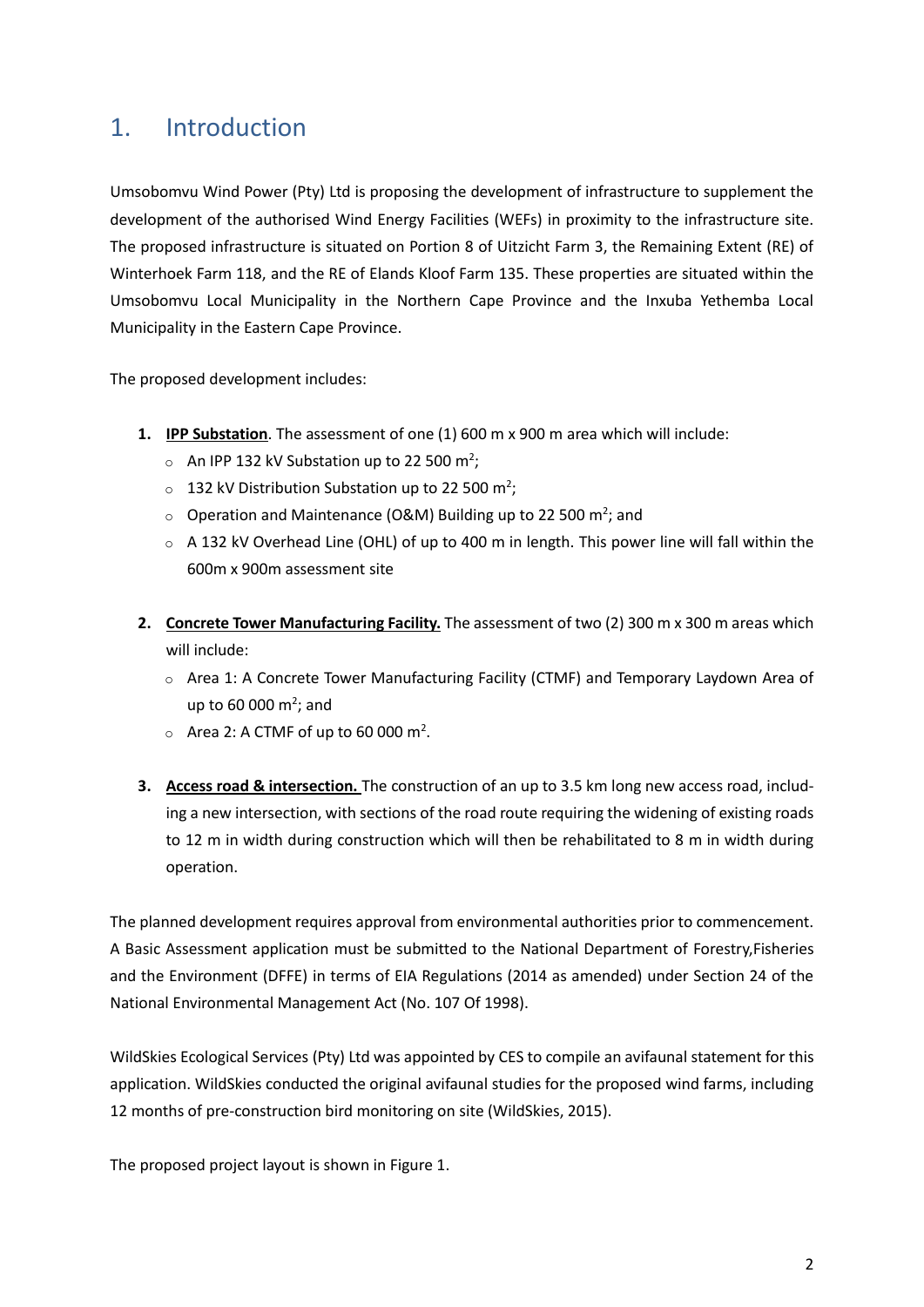

Figure 1. The project layout (map by CES).

## 2. Methodology

The methods employed for this avifaunal statement were as follows:

- Assess the proposed development on a desktop basis, considering experience and data collected on site to date
- Assess impacts according to the criteria provided by CES (Appendix 1).

## 3. Impact assessment

The impacts have been assessed formally according to the criteria supplied by CES (Appendix 1). In summary, four impacts of the proposed development on avifauna are possible: destruction of bird habitat during construction; disturbance of birds during construction and operations; electrocution of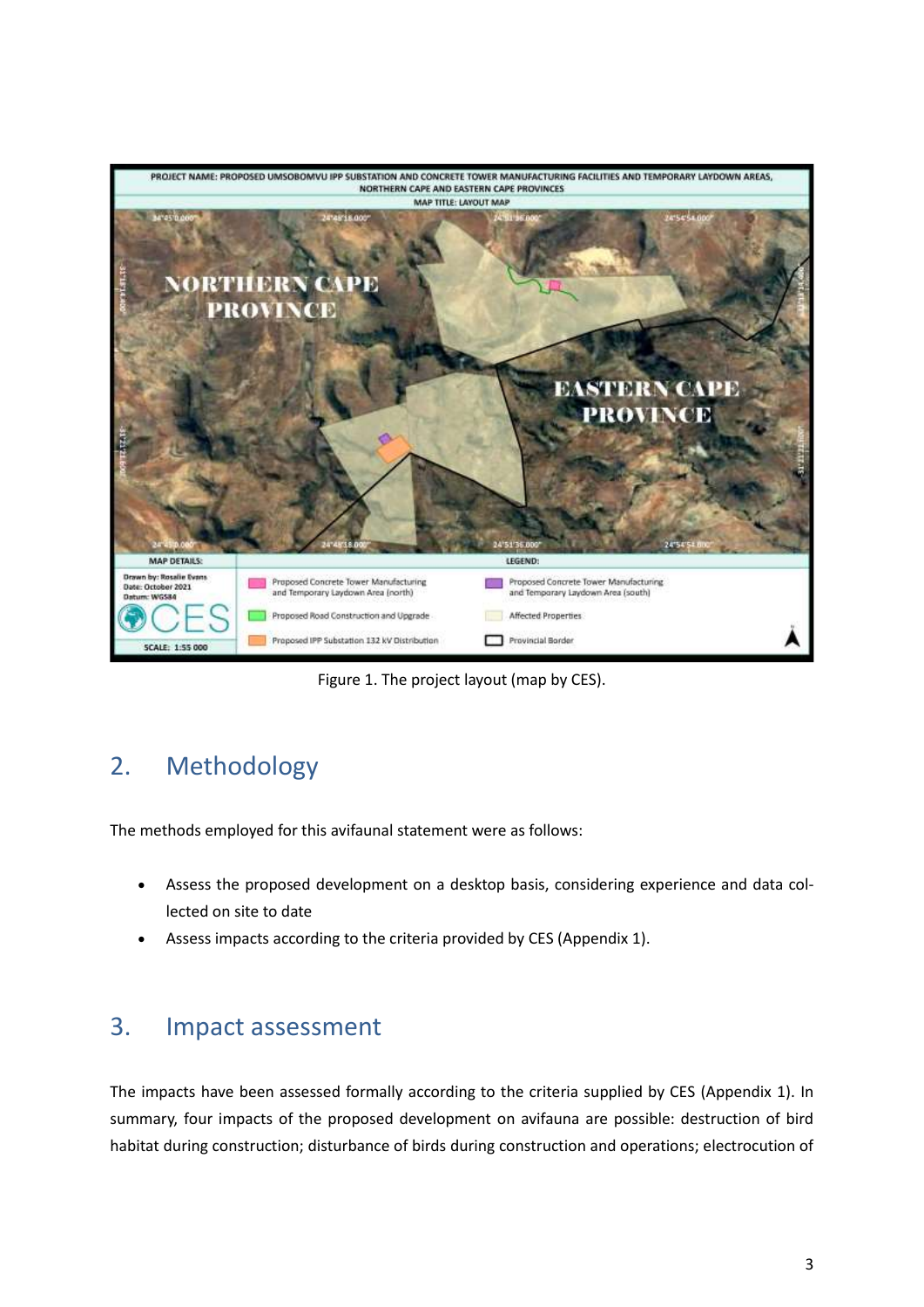birds on overhead lines and in the substation; and collision of birds with overhead power lines. These are each described in more detail below:

### 3.1 Destruction of bird habitat during construction

The impact of habitat destruction will be of Low significance both pre and post mitigation. The proposed site is not on particularly unique nor sensitive habitat. The original avifaunal impact assessments for the wind farms identified areas of particular importance for various bird species and classified these as sensitive for development. The proposed site does not infringe on these identified areas (see Section 4 & Figure 2).

There is no mitigation that can substantially reduce this impact further as it is inevitable that the required surface area will be developed. Avoidance has already been applied by avoiding avifaunal sensitivity areas as described in Section 5 and Figure 2. As a precautionary measure and general good practice we recommend the following:

- No unnecessary alteration or removal of any remaining natural vegetation should take place during construction.
- All construction activities should be strictly managed according to generally accepted environmental best practice standards, to avoid any unnecessary impact on the receiving environment.
- All temporary disturbed areas should be rehabilitated according to the site's rehabilitation plan, following construction.

### 3.2. Disturbance of birds during construction & operations

We judge the significance of this impact to be Low for both pre and post mitigation. The only sensitive avifaunal features (breeding sites) on site have already been buffered by a suitable distance to guard against any disturbance impacts during construction. Once operational, the proposed facilties will create very little disturbance.

As a precautionary measure and general good practice we recommend the following:

• All construction activities should be strictly managed according to generally accepted environmental best practice standards, to avoid any unnecessary impact on the receiving environment.

### 3.3. Electrocution of birds on overhead lines & in substation

Electrocution of birds on the proposed overhead power line will be of Low significance for two reasons: the very short length of the power line (<400m); and the close proximity of the line to the substation and office complex (sensitive bird species are unlikely to frequent this area). However if the power line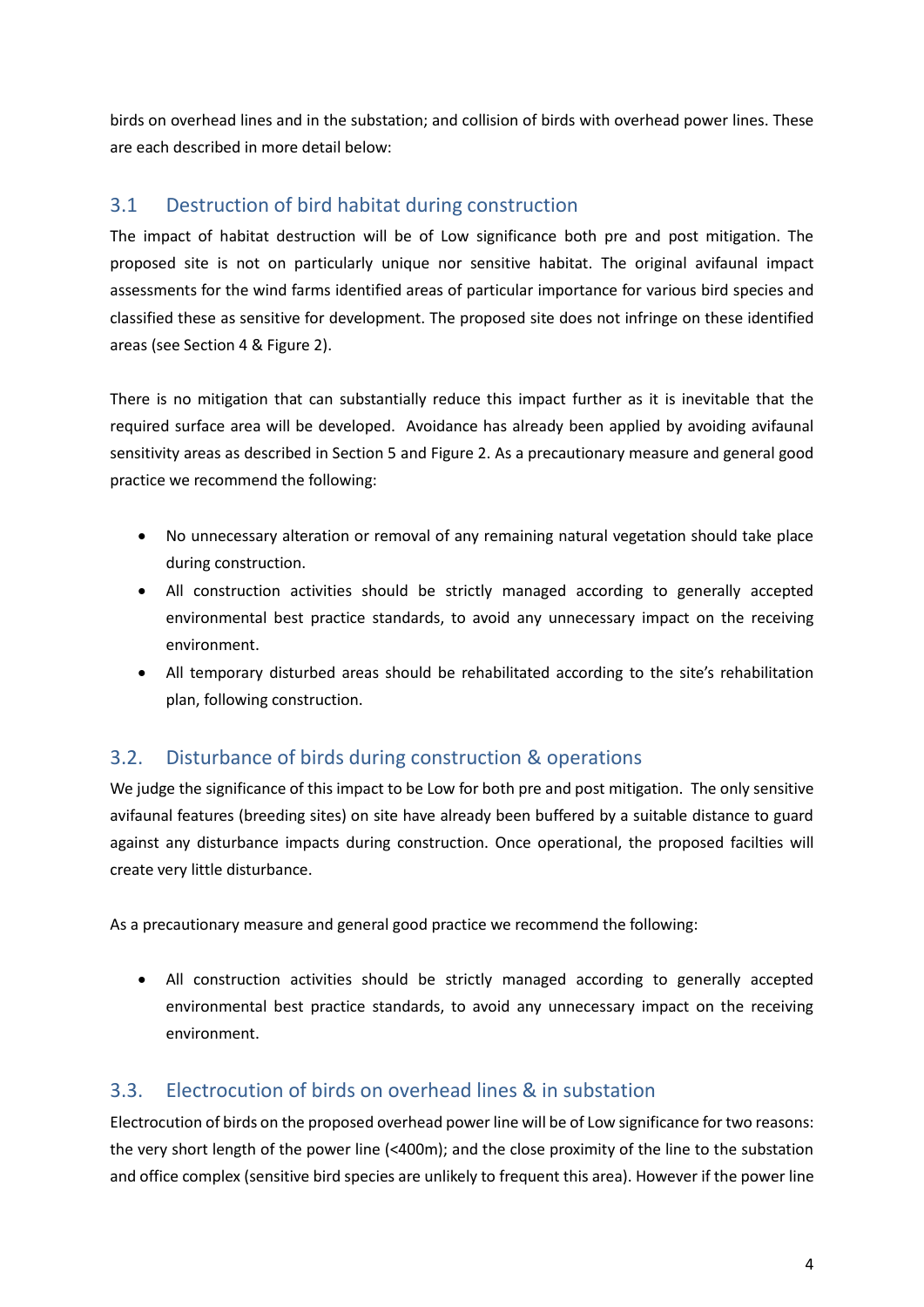towers/pylons are not correctly designed impacts could still occur. The power line must therefore be built on an Eskom approved bird-friendly pole structure which provides ample clearance between phases and phase-earth to allow large birds (such as Verreaux's and Martial Eagle) to perch on them in safety. Electrocution of birds in the substation itself is a possibility, but not likely to affect important bird species (typically common species such as crows frequent these areas) and is of Low significance. To summarise, the following mitigation is required:

• The power line must be built on an Eskom approved bird-friendly pole structure which provides ample clearance between phases and phase-earth to allow large birds (such as Verreaux's and Martial Eagle) to perch on them in safety

### 3.4. Collision of birds with overhead power line

Collision of birds with the overhead power line on site will be of Low significance for two reasons: the very short length of the power line (<400m); and the close proximity of the line to the substation and office complex (sensitive bird species are unlikely to frequent this area). No mitigation is required in this regard.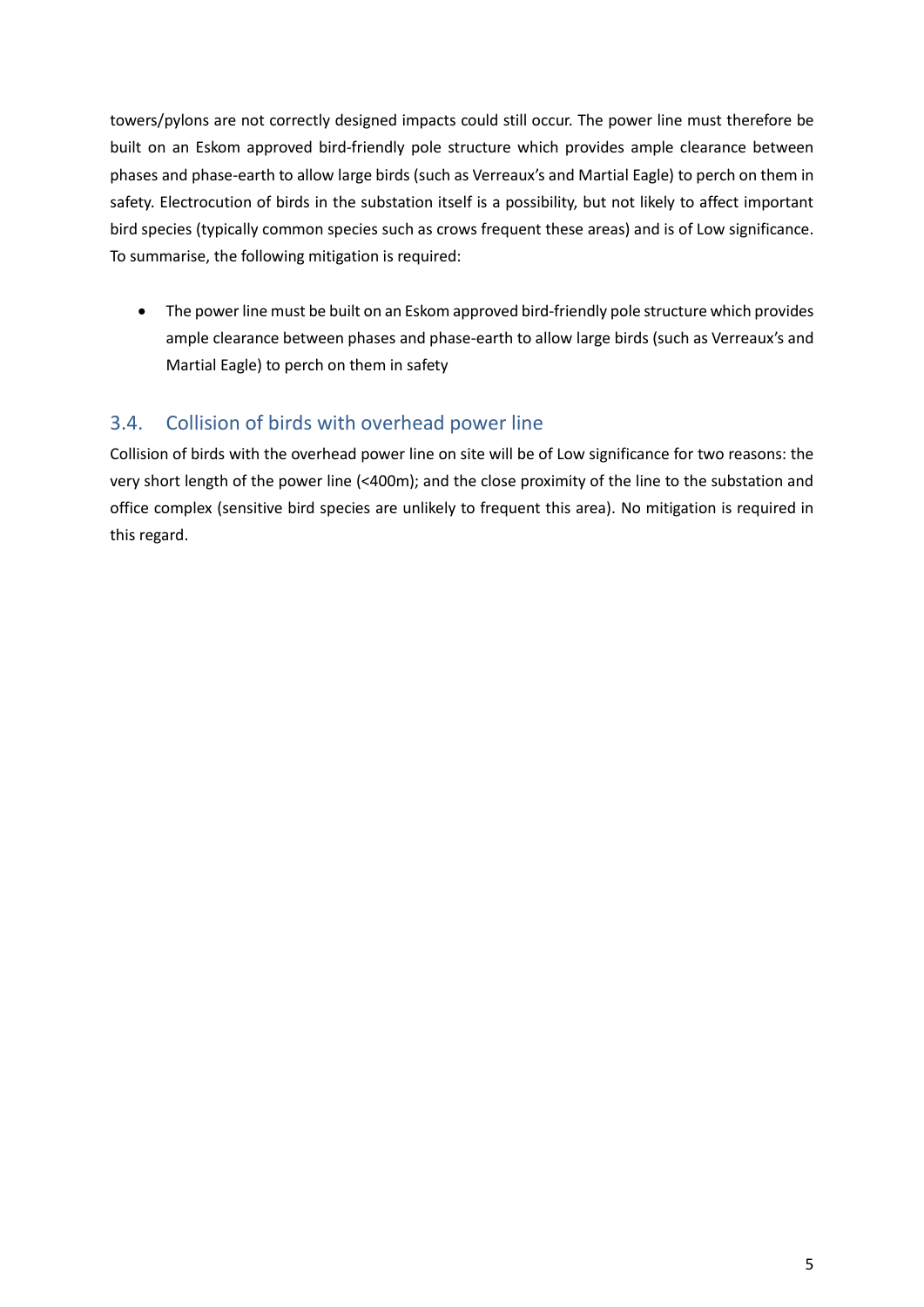| <b>PROJECT</b><br><b>COMPONENTS</b>                                                             | <b>CAUSE AND COMMENT</b>                                                                                                                                                                          | <b>EFFECT</b>                     |               |                                |                                |                                                            |                      |                                                                                                                                                                                                                                                                                                                                                                                                                                                                                  |                                                                             |
|-------------------------------------------------------------------------------------------------|---------------------------------------------------------------------------------------------------------------------------------------------------------------------------------------------------|-----------------------------------|---------------|--------------------------------|--------------------------------|------------------------------------------------------------|----------------------|----------------------------------------------------------------------------------------------------------------------------------------------------------------------------------------------------------------------------------------------------------------------------------------------------------------------------------------------------------------------------------------------------------------------------------------------------------------------------------|-----------------------------------------------------------------------------|
|                                                                                                 |                                                                                                                                                                                                   | <b>DURATION</b>                   | EXTENT        | CONSEQUENCE<br><b>SEVERITY</b> | PROBABILITY                    | <b>SIGNIFICANCE</b><br><b>WITHOUT</b><br><b>MITIGATION</b> | <b>REVERSIBILITY</b> | <b>MITIGATION MEASURES</b>                                                                                                                                                                                                                                                                                                                                                                                                                                                       | <b>SIGNIFICANCE</b><br><b>OF IMPACT</b><br><b>WITH</b><br><b>MITIGATION</b> |
|                                                                                                 |                                                                                                                                                                                                   | (SIGNIFICANCE WITHOUT MITIGATION) |               |                                | (SIGNIFICANCE WITH MITIGATION) |                                                            |                      |                                                                                                                                                                                                                                                                                                                                                                                                                                                                                  |                                                                             |
|                                                                                                 | Impact: Habitat destruction during construction                                                                                                                                                   |                                   |               |                                |                                |                                                            |                      |                                                                                                                                                                                                                                                                                                                                                                                                                                                                                  |                                                                             |
| IPP Substation,<br>Concrete<br>Tower<br>Manufacturing<br>Facilities &<br>Overhead<br>power line | During construction vegetation is altered or<br>moved for the project footprint. This<br>destroys avifauna habitat, makes it less<br>useful to birds, or less attractive to sensitive<br>species. | Permanent                         | Localised     | Slight                         | Definite                       | LOW<br><b>NEGATIVE</b>                                     | Very difficult       | No unnecessary alteration or removal of any<br>remaining natural vegetation should take place<br>during construction.<br>All construction activities should be strictly<br>managed according to generally accepted<br>environmental best practice standards, to avoid<br>any unnecessary impact on the receiving<br>environment.<br>All temporary disturbed areas should be<br>rehabilitated<br>according<br>to<br>the<br>site's<br>rehabilitation plan, following construction. | <b>LOW NEGATIVE</b>                                                         |
| Impact: Disturbance of birds during construction & operations                                   |                                                                                                                                                                                                   |                                   |               |                                |                                |                                                            |                      |                                                                                                                                                                                                                                                                                                                                                                                                                                                                                  |                                                                             |
| IPP Substation,<br>Concrete<br>Tower<br>Manufacturing<br>Facilities &<br>Overhead<br>power line | Birds are disturbed by construction or<br>operations activities & their survival or<br>reproduction is compromised.<br>Most<br>applicable with breeding sensitive bird<br>species.                | Short term                        | Study<br>area | Slight                         | Possible                       | <b>LOW</b><br><b>NEGATIVE</b>                              | Moderate             | All construction activities should be strictly<br>managed according to generally accepted<br>environmental best practice standards, to avoid<br>any unnecessary impact on the receiving<br>environment.                                                                                                                                                                                                                                                                          | <b>LOW NEGATIVE</b>                                                         |
| Impact: Electrocution of birds on overhead power line & in substations                          |                                                                                                                                                                                                   |                                   |               |                                |                                |                                                            |                      |                                                                                                                                                                                                                                                                                                                                                                                                                                                                                  |                                                                             |

#### Table 1. Summary of formal assessment of impacts on avifauna (see Appendix 1 for criteria)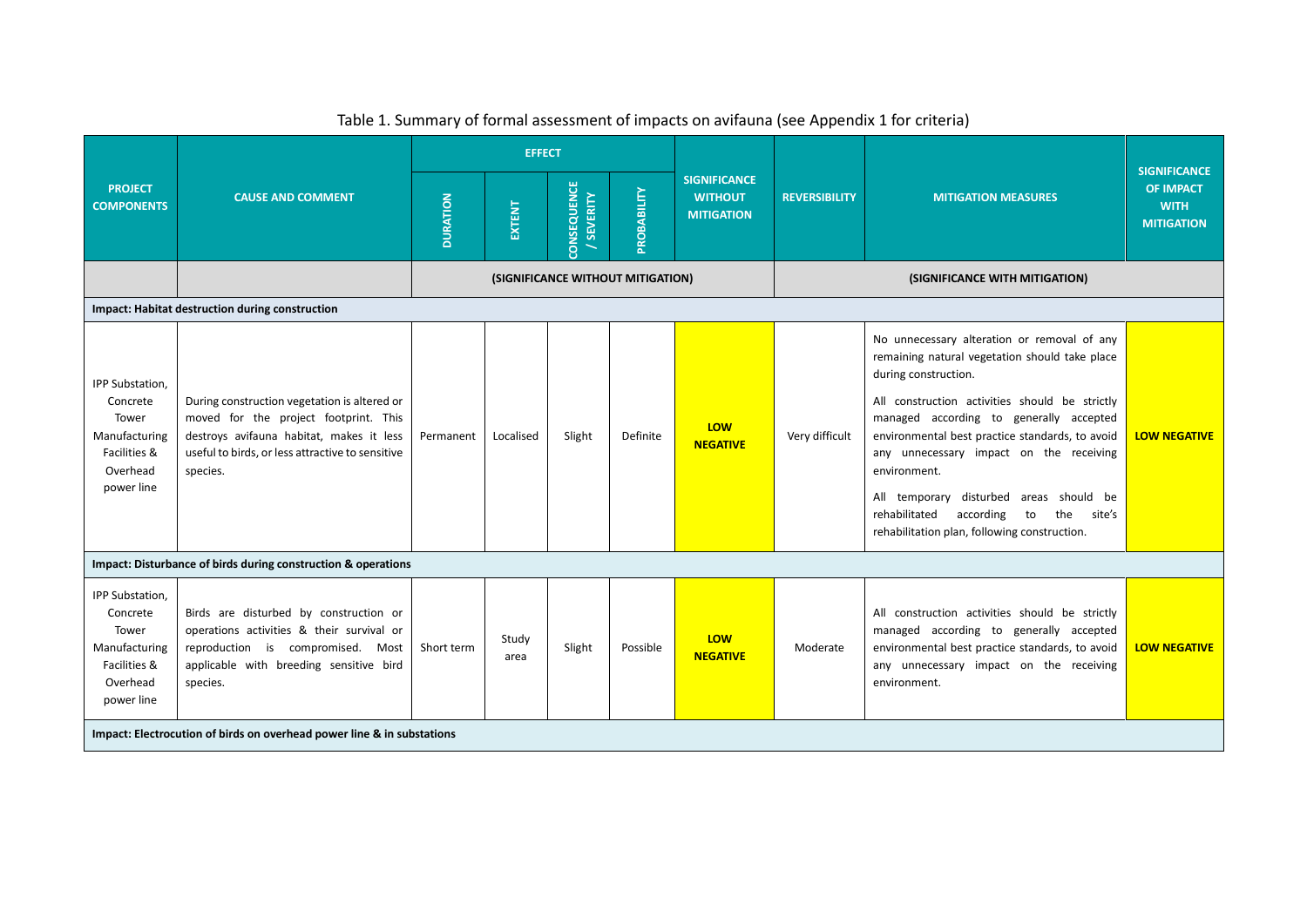| <b>PROJECT</b><br><b>COMPONENTS</b>               | <b>CAUSE AND COMMENT</b>                                                                                                                                                                   | <b>EFFECT</b>                     |        |                                       |             |                                                            |                      |                                                                                                                                                                                                                                                    | <b>SIGNIFICANCE</b>                                  |
|---------------------------------------------------|--------------------------------------------------------------------------------------------------------------------------------------------------------------------------------------------|-----------------------------------|--------|---------------------------------------|-------------|------------------------------------------------------------|----------------------|----------------------------------------------------------------------------------------------------------------------------------------------------------------------------------------------------------------------------------------------------|------------------------------------------------------|
|                                                   |                                                                                                                                                                                            | <b>DURATION</b>                   | EXTENT | <b>CONSEQUENCE</b><br><b>SEVERITY</b> | PROBABILITY | <b>SIGNIFICANCE</b><br><b>WITHOUT</b><br><b>MITIGATION</b> | <b>REVERSIBILITY</b> | <b>MITIGATION MEASURES</b>                                                                                                                                                                                                                         | <b>OF IMPACT</b><br><b>WITH</b><br><b>MITIGATION</b> |
|                                                   |                                                                                                                                                                                            | (SIGNIFICANCE WITHOUT MITIGATION) |        |                                       |             |                                                            |                      | (SIGNIFICANCE WITH MITIGATION)                                                                                                                                                                                                                     |                                                      |
| Overhead<br>power line &<br><b>IPP Substation</b> | Large birds are electrocuted whilst perched<br>on pylons or in substation, by bridging the<br>critical clearances between phases or phase<br>-earth hardware.                              | Permanent                         | Global | Slight                                | Possible    | <b>LOW</b><br><b>NEGATIVE</b>                              | Very difficult       | The power line must be built on an Eskom<br>approved bird-friendly pole structure which<br>provides ample clearance between phases and<br>phase-earth to allow large birds (such as<br>Verreaux's and Martial Eagle) to perch on them<br>in safety | <b>LOW NEGATIVE</b>                                  |
| Impact: Collision of birds on overhead power line |                                                                                                                                                                                            |                                   |        |                                       |             |                                                            |                      |                                                                                                                                                                                                                                                    |                                                      |
| Overhead<br>power line                            | Birds in flight collide with overhead cables<br>(conductors or earth wires) whilst in mid-<br>flight. This occurs when they don't see the<br>cables until too late to take evasive action. | Permanent                         | Global | Slight                                | Possible    | LOW<br><b>NEGATIVE</b>                                     | Very difficult       | No mitigation is required                                                                                                                                                                                                                          | <b>LOW NEGATIVE</b>                                  |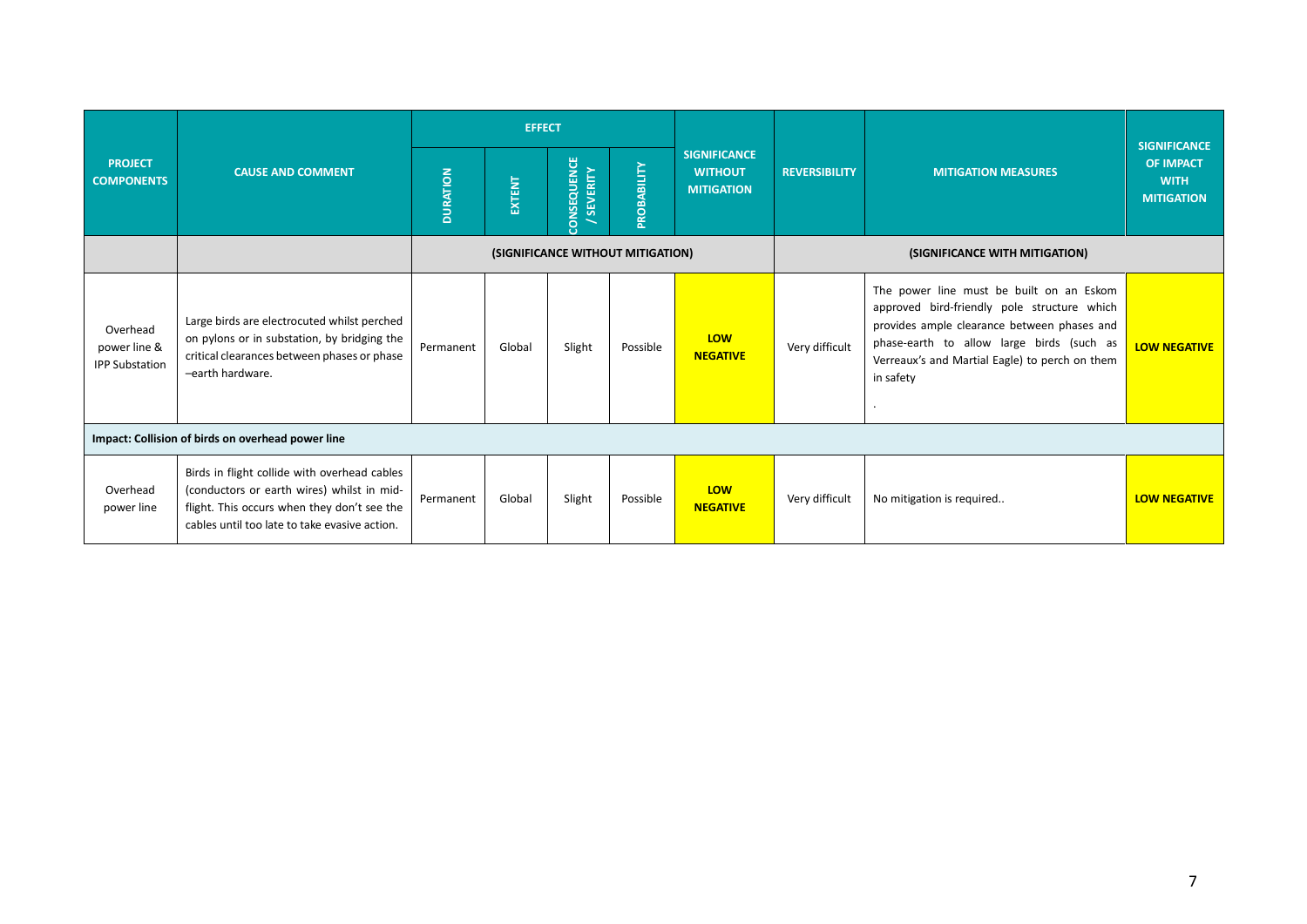## 4. Sensitivity mapping

We have confirmed that the proposed sites avoid all previously identified avifaunal sensitivities. This is shown in Figure 2. The intersection and road widening portion does enter into one of the dam buffers, but this is acceptable, since these buffers were identified for bird collision risk with turbines and overhead power lines.



Figure 2. Proposed site locations relative to the original avifaunal No-Go areas.

## 5. Conclusions

Our key findings are as follows:

- The impacts of the proposed facility will be:
	- o Habitat destruction during construction will be of Low negative significance both pre and post mitigation
	- o Disturbance of birds during construction and operations will be of Low negative significance both pre and post mitigation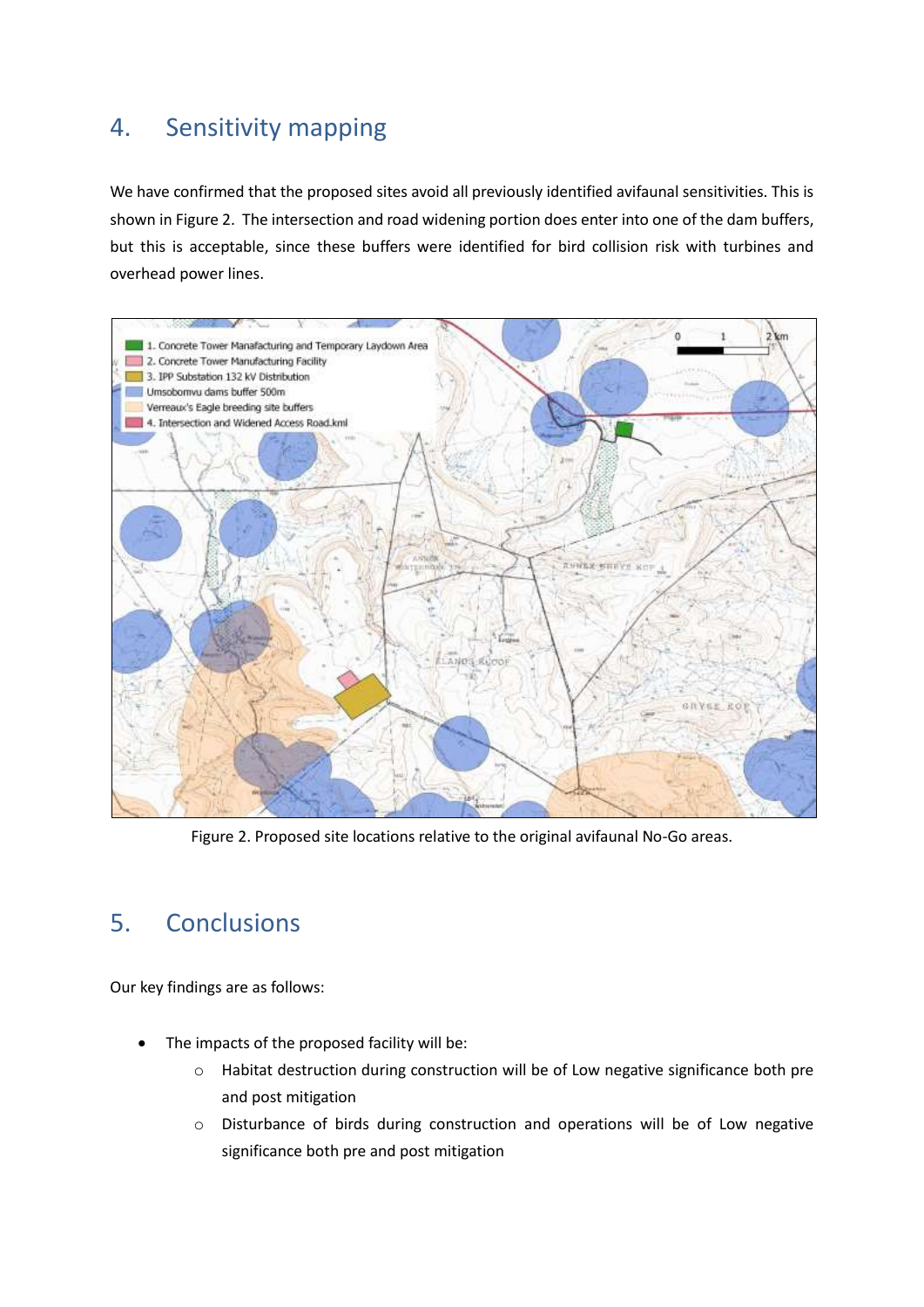- o Electrocution of birds on the overhead power line and in the IPP substation during operations will be of Low negative significance both pre and post mitigation (due mostly to the very short length of power line - <400m).
- $\circ$  Collision of birds with the overhead power line will be of Low significance pre and post mitigation (due mostly to the very short length of power line - <400m).
- The proposed location for the facilities avoid all avifaunal sensitivity areas identified previously for the wind farm and associated infrastructure (Figure 2).

The recommended mitigation is as follows:

- No unnecessary alteration or removal of any remaining natural vegetation should take place during construction.
- All construction activities should be strictly managed according to generally accepted environmental best practice standards, to avoid any unnecessary impact on the receiving environment.
- All temporary disturbed areas should be rehabilitated according to the site's rehabilitation plan, following construction.
- The power line must be built on an Eskom approved bird-friendly pole structure which provides ample clearance between phases and phase-earth to allow large birds (such as Verreaux's and Martial Eagle) to perch on them in safety
- No mitigation is required for bird collision with the power line due to its short length.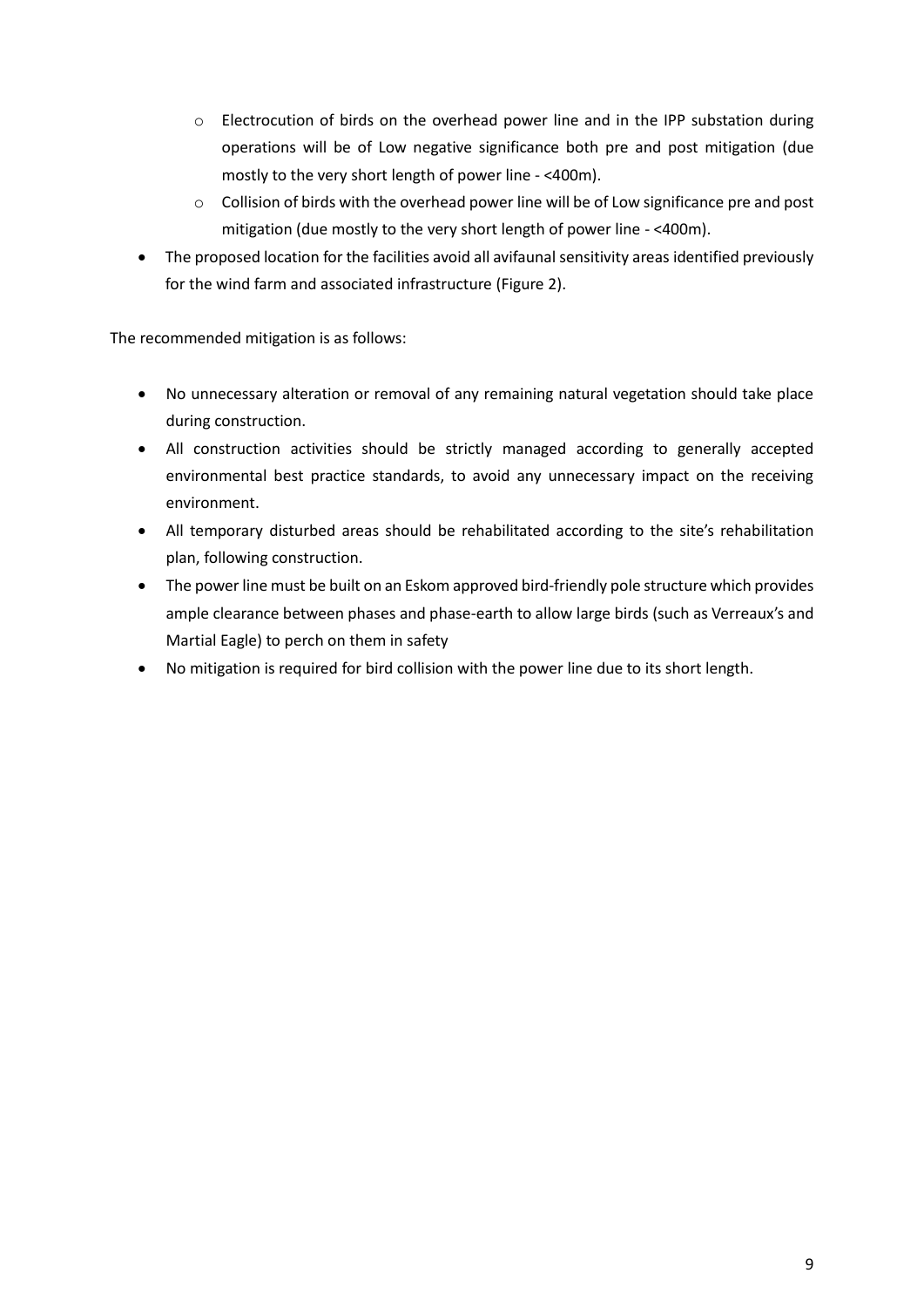# 6. References

WildSkies Ecological Services (Pty) Ltd. 2015. Umsobomvu Wind Energy Facility - avifaunal impact assessment. Unpublished report to CES.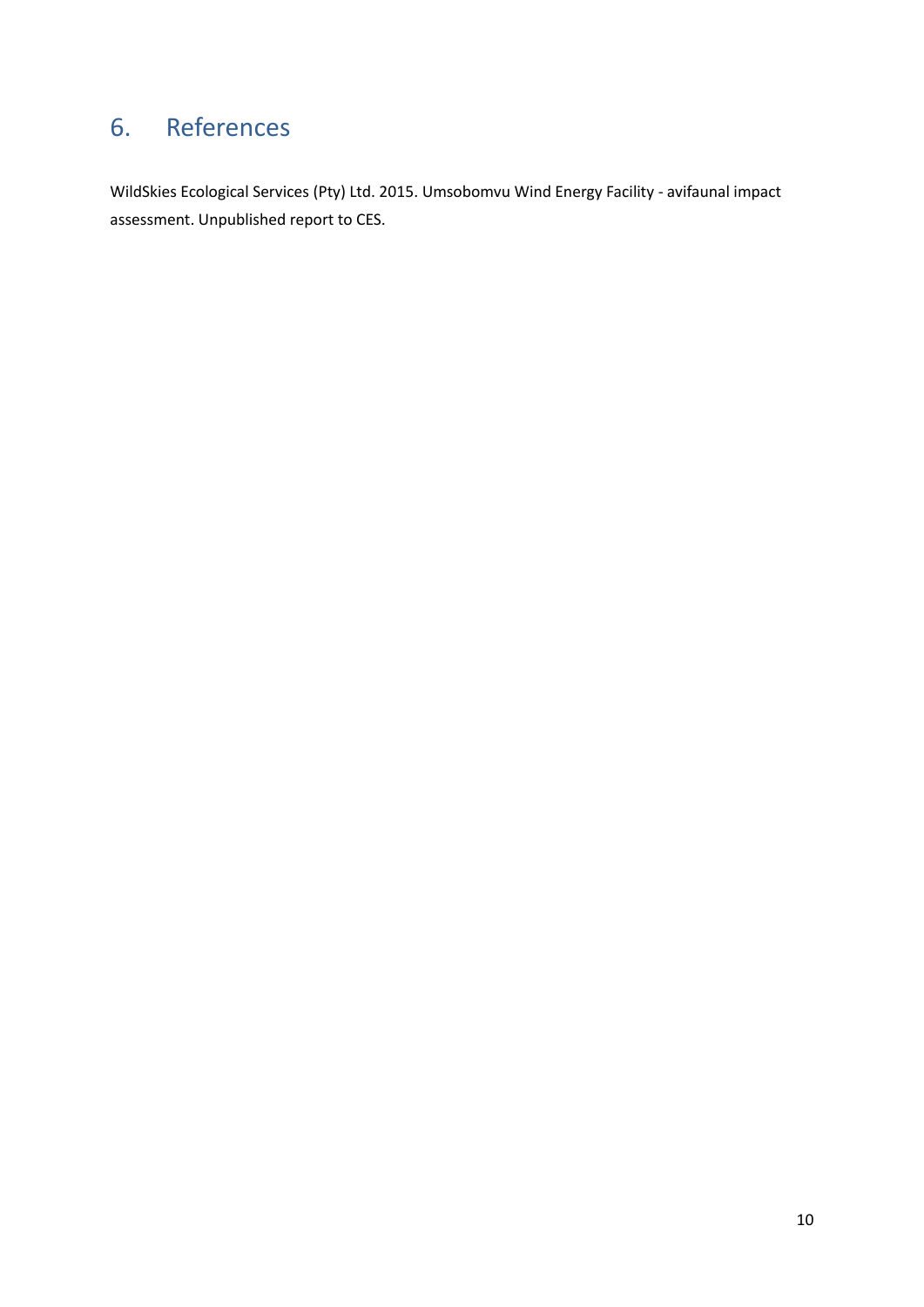## Appendix 1. Impact assessment criteria

The following standard rating scales have been defined for assessing and quantifying the identified impacts. This is necessary since impacts have a number of parameters that need to be assessed. The identified impacts have been assessed against the following criteria:

Six factors are considered when assessing the significance of the identified issues, namely:

- **1. Significance** Each of the below criterion (points 2-6 below) are ranked with scores assigned, as presented in Table 1 to determine the overall significance of an activity. The total scores recorded for the effect (which includes scores for duration; extent; consequence and probability) and reversibility / mitigation are then read off the matrix presented in Table 9-1, to determine the overall significance of the issue. The overall significance is either negative or positive.
- **2. Consequence/severity** the consequence scale is used in order to objectively evaluate how severe a number of negative impacts might be on the issue under consideration, or how beneficial a number of positive impacts might be on the issue under consideration.
- **3. Extent** the spatial scale defines the physical extent of the impact.
- **4. Duration** the temporal scale defines the significance of the impact at various time scales, as an indication of the duration of the impact.
- **5.** The **probability** of the impact occurring the likelihood of impacts taking place as a result of project actions arising from the various alternatives. There is no doubt that some impacts would occur (e.g. loss of vegetation), but other impacts are not as likely to occur (e.g. vehicle accident) and may or may not result from the proposed development and alternatives. Although some impacts may have a severe effect, the likelihood of them occurring may affect their overall significance.
- **6. Reversibility / Mitigation** The degree of difficulty of reversing and/or mitigating the various impacts ranges from very difficult to easily achievable. The four categories used are listed and explained in Table 9-1 below. Both the practical feasibility of the measure, the potential cost and the potential effectiveness is taken into consideration when determining the appropriate degree of difficulty.

The relationship of the issue to the temporal scale, spatial scale and the severity are combined to describe the overall importance rating, namely the significance of the assessed impact.

The impact is first classified as a positive (+) or negative (-) impact. The impact then undergoes an evaluation according to a set of criteria.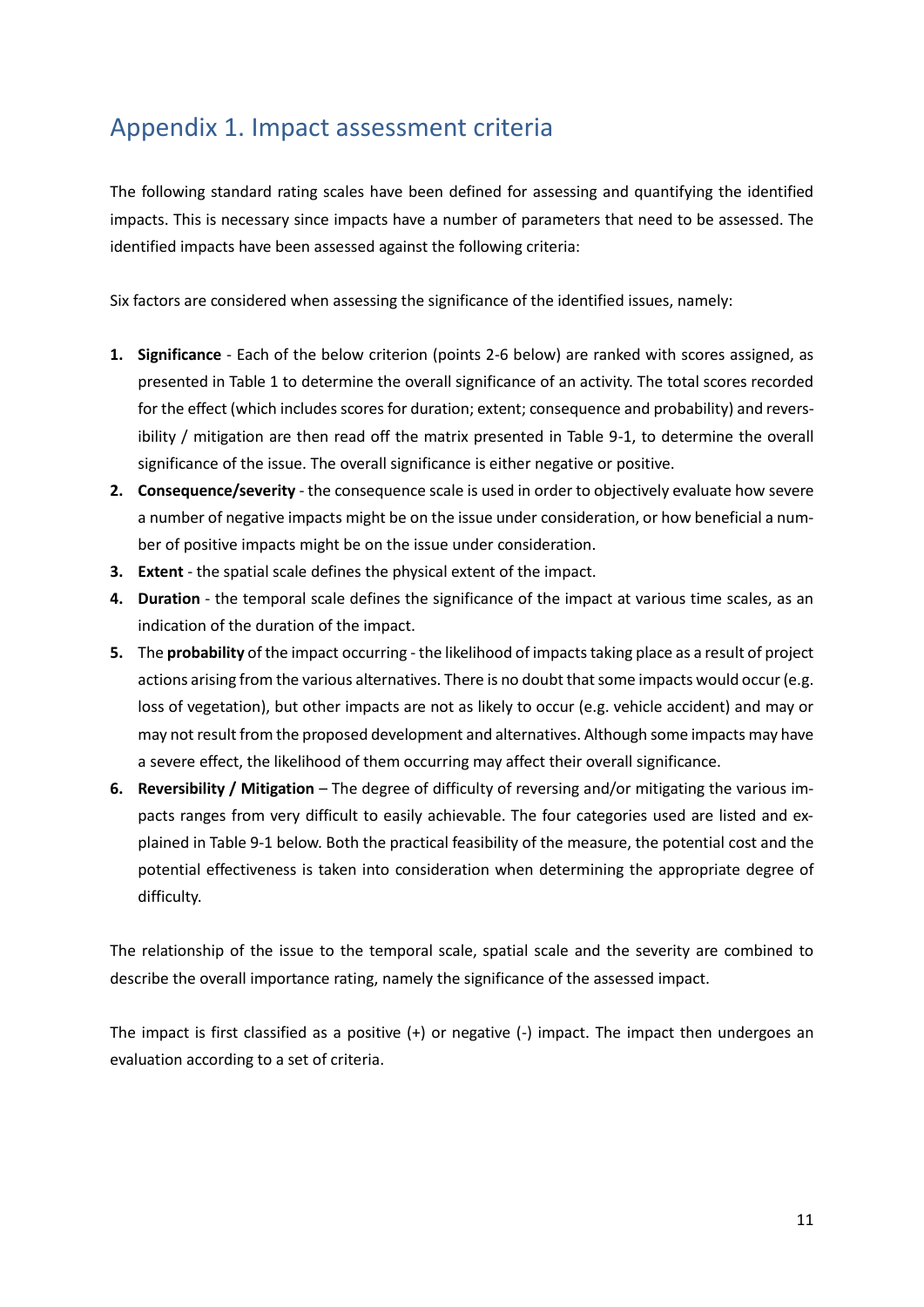#### **Ranking of Evaluation Criteria.**

|                   |                                          | <b>Duration</b>                                                                       |  |  |  |  |  |  |
|-------------------|------------------------------------------|---------------------------------------------------------------------------------------|--|--|--|--|--|--|
|                   | Short term                               | Less than 5 years                                                                     |  |  |  |  |  |  |
|                   | Medium term                              | Between 5-20 years                                                                    |  |  |  |  |  |  |
|                   | Long term                                | More than 20 years                                                                    |  |  |  |  |  |  |
|                   |                                          | Over 40 years or resulting in a permanent and lasting                                 |  |  |  |  |  |  |
|                   | Permanent                                | loss                                                                                  |  |  |  |  |  |  |
|                   | <b>Extent</b>                            |                                                                                       |  |  |  |  |  |  |
|                   | Localised                                | Impacts affect a small area of a few hectares in extent.                              |  |  |  |  |  |  |
|                   |                                          | Often only a portion of the project area.                                             |  |  |  |  |  |  |
|                   | Study area                               | The proposed site and its immediate surroundings.                                     |  |  |  |  |  |  |
|                   | Municipal                                | Impacts affect the Nelson Mandela Bay Metropolitan                                    |  |  |  |  |  |  |
|                   |                                          | Municipality, or any towns within the municipality.                                   |  |  |  |  |  |  |
|                   | Regional                                 | Impacts affect the wider area or the Eastern Cape                                     |  |  |  |  |  |  |
|                   |                                          | Province as a whole.                                                                  |  |  |  |  |  |  |
|                   | National                                 | Impacts affect the entire country.                                                    |  |  |  |  |  |  |
|                   | International/Global                     | Impacts affect other countries or have a global                                       |  |  |  |  |  |  |
| <b>Effect</b>     |                                          | influence.                                                                            |  |  |  |  |  |  |
|                   | <b>Consequence/severity</b>              |                                                                                       |  |  |  |  |  |  |
|                   |                                          | Slight impacts or benefits on the affected system(s) or                               |  |  |  |  |  |  |
|                   | Slight                                   | party(ies)                                                                            |  |  |  |  |  |  |
|                   |                                          | Moderate impacts or benefits on the affected                                          |  |  |  |  |  |  |
|                   | Moderate                                 | system(s) or party(ies)                                                               |  |  |  |  |  |  |
|                   | Severe/                                  | Severe impacts or benefits on the affected system(s)                                  |  |  |  |  |  |  |
|                   | Beneficial                               | or party(ies)                                                                         |  |  |  |  |  |  |
|                   |                                          | <b>Probability</b>                                                                    |  |  |  |  |  |  |
|                   | Definite                                 |                                                                                       |  |  |  |  |  |  |
|                   |                                          | More than 90% sure of a particular fact. Should have<br>substantial supportive data.  |  |  |  |  |  |  |
|                   |                                          |                                                                                       |  |  |  |  |  |  |
|                   | Probable                                 | Over 70% sure of a particular fact, or of the likelihood<br>of that impact occurring. |  |  |  |  |  |  |
|                   |                                          |                                                                                       |  |  |  |  |  |  |
|                   | Possible                                 | Only over 40% sure of a particular fact, or of the                                    |  |  |  |  |  |  |
|                   |                                          | likelihood of an impact occurring.                                                    |  |  |  |  |  |  |
|                   | Unsure/Unlikely                          | Less than 40% sure of a particular fact, or of the                                    |  |  |  |  |  |  |
|                   |                                          | likelihood of an impact occurring.                                                    |  |  |  |  |  |  |
|                   | <b>Impact Reversibility / Mitigation</b> |                                                                                       |  |  |  |  |  |  |
|                   | Easy                                     | The impact can be easily, effectively and cost                                        |  |  |  |  |  |  |
|                   |                                          | effectively mitigated/reversed                                                        |  |  |  |  |  |  |
|                   | Moderate                                 | The impact can be effectively mitigated/reversed                                      |  |  |  |  |  |  |
| Reversibility/    |                                          | without much difficulty or cost                                                       |  |  |  |  |  |  |
| <b>Mitigation</b> |                                          | The impact could be mitigated/reversed but there will                                 |  |  |  |  |  |  |
|                   | Difficult                                | be some difficultly in ensuring effectiveness and/or                                  |  |  |  |  |  |  |
|                   |                                          | implementation, and significant costs                                                 |  |  |  |  |  |  |
|                   |                                          | The impact could be mitigated/reversed but it would                                   |  |  |  |  |  |  |
|                   | Very Difficult                           | be very difficult to ensure effectiveness, technically                                |  |  |  |  |  |  |
|                   |                                          | very challenging and financially very costly                                          |  |  |  |  |  |  |

#### **Impacts Severity Rating**

| <b>Impact severity</b> (The severity of negative impacts, or how beneficial positive impacts would be on a affected system or<br>affected party)                                                                                                                      |                                                          |  |  |  |  |  |
|-----------------------------------------------------------------------------------------------------------------------------------------------------------------------------------------------------------------------------------------------------------------------|----------------------------------------------------------|--|--|--|--|--|
| Very severe                                                                                                                                                                                                                                                           | Very beneficial                                          |  |  |  |  |  |
| An irreversible and permanent change to the affected : A permanent and very substantial benefit to the affected<br>system(s) or party(ies) which cannot be mitigated. For system(s) or party(ies), with no real alternative to<br>example the permanent loss of land. | achieving this benefit. For example the vast improvement |  |  |  |  |  |
| : Severe                                                                                                                                                                                                                                                              | of sewage effluent quality.<br><b>Beneficial</b>         |  |  |  |  |  |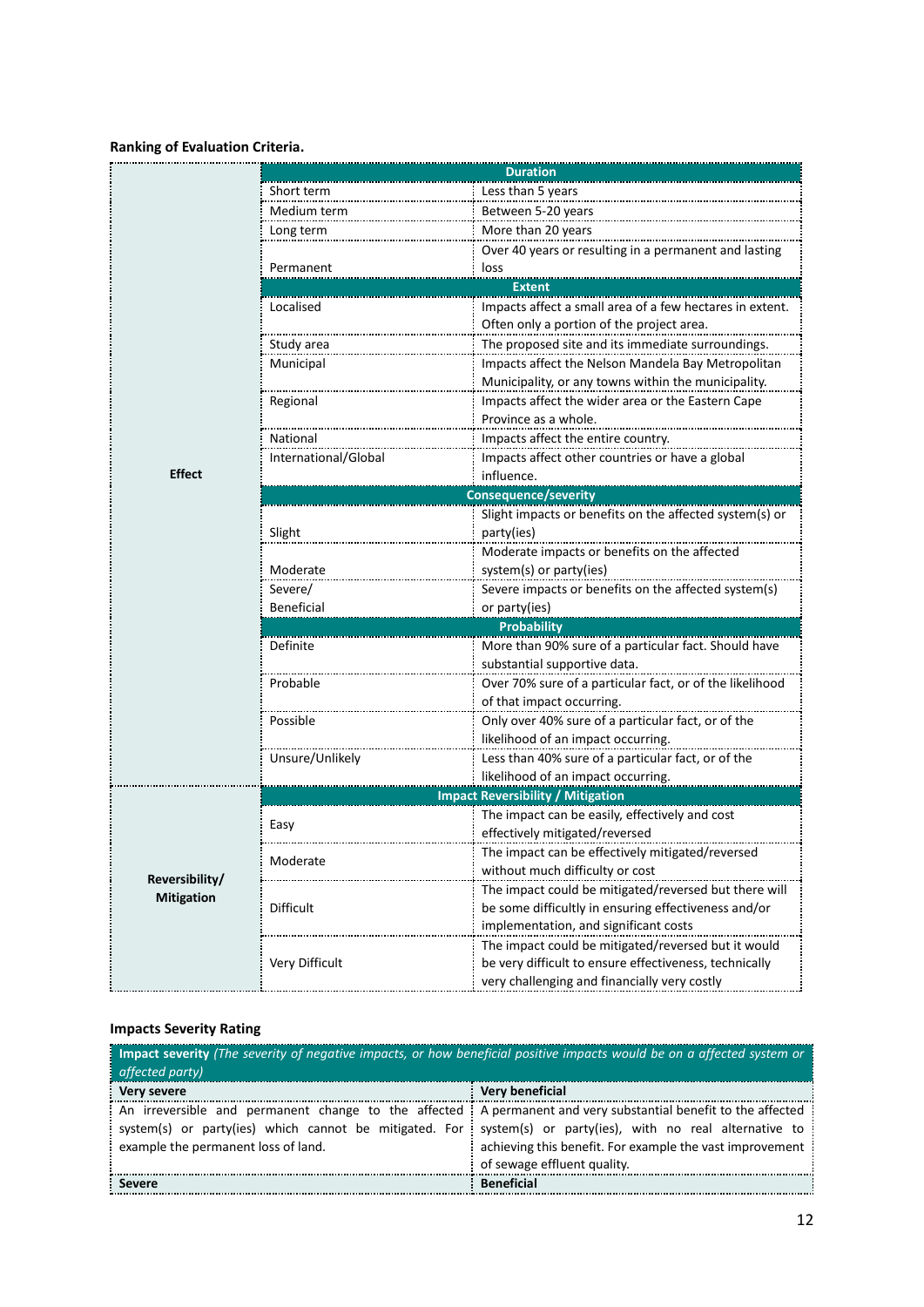| Long term impacts on the affected system(s) or party(ies) that<br>could be mitigated. However, this mitigation would be<br>difficult, expensive or time consuming, or some combination<br>of these. For example, the clearing of forest vegetation. | A long term impact and substantial benefit to the affected<br>system(s) or party(ies). Alternative ways of achieving this<br>benefit would be difficult, expensive or time consuming,<br>or some combination of these. For example an increase in<br>the local economy.                                                                |
|-----------------------------------------------------------------------------------------------------------------------------------------------------------------------------------------------------------------------------------------------------|----------------------------------------------------------------------------------------------------------------------------------------------------------------------------------------------------------------------------------------------------------------------------------------------------------------------------------------|
| <b>Moderately severe</b>                                                                                                                                                                                                                            | <b>Moderately beneficial</b>                                                                                                                                                                                                                                                                                                           |
| Medium to long term impacts on the affected system(s) or<br>(ies), which could be mitigated. For example<br>party<br>constructing a sewage treatment facility where there was<br>vegetation with a low conservation value.                          | A medium to long term impact of real benefit to the<br>affected system(s) or party(ies). Other ways of optimising<br>the beneficial effects are equally difficult, expensive and<br>time consuming (or some combination of these), as<br>achieving them in this way. For example a 'slight'<br>improvement in sewage effluent quality. |
| Slight                                                                                                                                                                                                                                              | Slightly beneficial                                                                                                                                                                                                                                                                                                                    |
| Medium or short term impacts on the affected system(s) or<br>party(ies). Mitigation is very easy, cheap, less time consuming<br>or not necessary. For example a temporary fluctuation in the<br>water table due to water abstraction.               | A short to medium term impact and negligible benefit to<br>the affected system(s) or party(ies). Other ways of<br>optimising the beneficial effects are easier, cheaper and<br>quicker, or some combination of these.                                                                                                                  |
| No effect                                                                                                                                                                                                                                           | Don't know/Can't know                                                                                                                                                                                                                                                                                                                  |
| The system(s) or party(ies) is not affected by the proposed<br>development.                                                                                                                                                                         | In certain cases it may not be possible to determine the<br>severity of an impact.                                                                                                                                                                                                                                                     |

#### **Overall Significance Rating**

| OVERALL SIGNIFICANCE (THE COMBINATION OF ALL THE ABOVE CRITERIA AS AN OVERALL SIGNIFICANCE)                                  |
|------------------------------------------------------------------------------------------------------------------------------|
| <b>VERY HIGH NEGATIVE</b><br>VERY BENEFICIAL (VERY HIGH +)                                                                   |
| These impacts would be considered by society as constituting a major and usually permanent change to the (natural and/or     |
| social) environment, and usually result in severe or very severe effects, or beneficial or very beneficial effects.          |
| Example: The loss of a species would be viewed by informed society as being of VERY HIGH significance.                       |
| Example: The establishment of a large amount of infrastructure in a rural area, which previously had very few services,      |
| would be regarded by the affected parties as resulting in benefits with VERY HIGH significance.                              |
| <b>HIGH NEGATIVE</b><br><b>BENEFICIAL (HIGH +)</b>                                                                           |
| These impacts will usually result in long term effects on the social and/or natural environment. Impacts rated as HIGH will  |
| need to be considered by society as constituting an important and usually long term change to the (natural and/or social)    |
| environment. Society would probably view these impacts in a serious light.                                                   |
| Example: The loss of a diverse vegetation type, which is fairly common elsewhere, would have a significance rating of HIGH   |
| over the long term, as the area could be rehabilitated.                                                                      |
| Example: The change to soil conditions will impact the natural system, and the impact on affected parties (such as people    |
| growing crops in the soil) would be HIGH.                                                                                    |
| SOME BENEFITS (MODERATE +)<br><b>MODERATE NEGATIVE</b>                                                                       |
| These impacts will usually result in medium to long term effects on the social and/or natural environment. Impacts rated     |
| as MODERATE will need to be considered by society as constituting a fairly important and usually medium term change to       |
| the (natural and/or social) environment. These impacts are real but not substantial.                                         |
| Example: The loss of a sparse, open vegetation type of low diversity may be regarded as MODERATELY significant.              |
| FEW BENEFITS (LOW +)<br><b>LOW NEGATIVE</b>                                                                                  |
| These impacts will usually result in medium to short term effects on the social and/or natural environment. Impacts rated    |
| as LOW will need to be considered by the public and/or the specialist as constituting a fairly unimportant and usually short |
| term change to the (natural and/or social) environment. These impacts are not substantial and are likely to have little real |
| effect.                                                                                                                      |
| Example: The temporary changes in the water table of a wetland habitat, as these systems are adapted to fluctuating water    |
| levels.                                                                                                                      |
| Example: The increased earning potential of people employed as a result of a development would only result in benefits       |
| of LOW significance to people who live some distance away.                                                                   |
| <b>NO SIGNIFICANCE</b>                                                                                                       |
| There are no primary or secondary effects at all that are important to scientists or the public.                             |
| Example: A change to the geology of a particular formation may be regarded as severe from a geological perspective, but      |
| is of NO significance in the overall context.                                                                                |
| <b>DON'T KNOW</b>                                                                                                            |